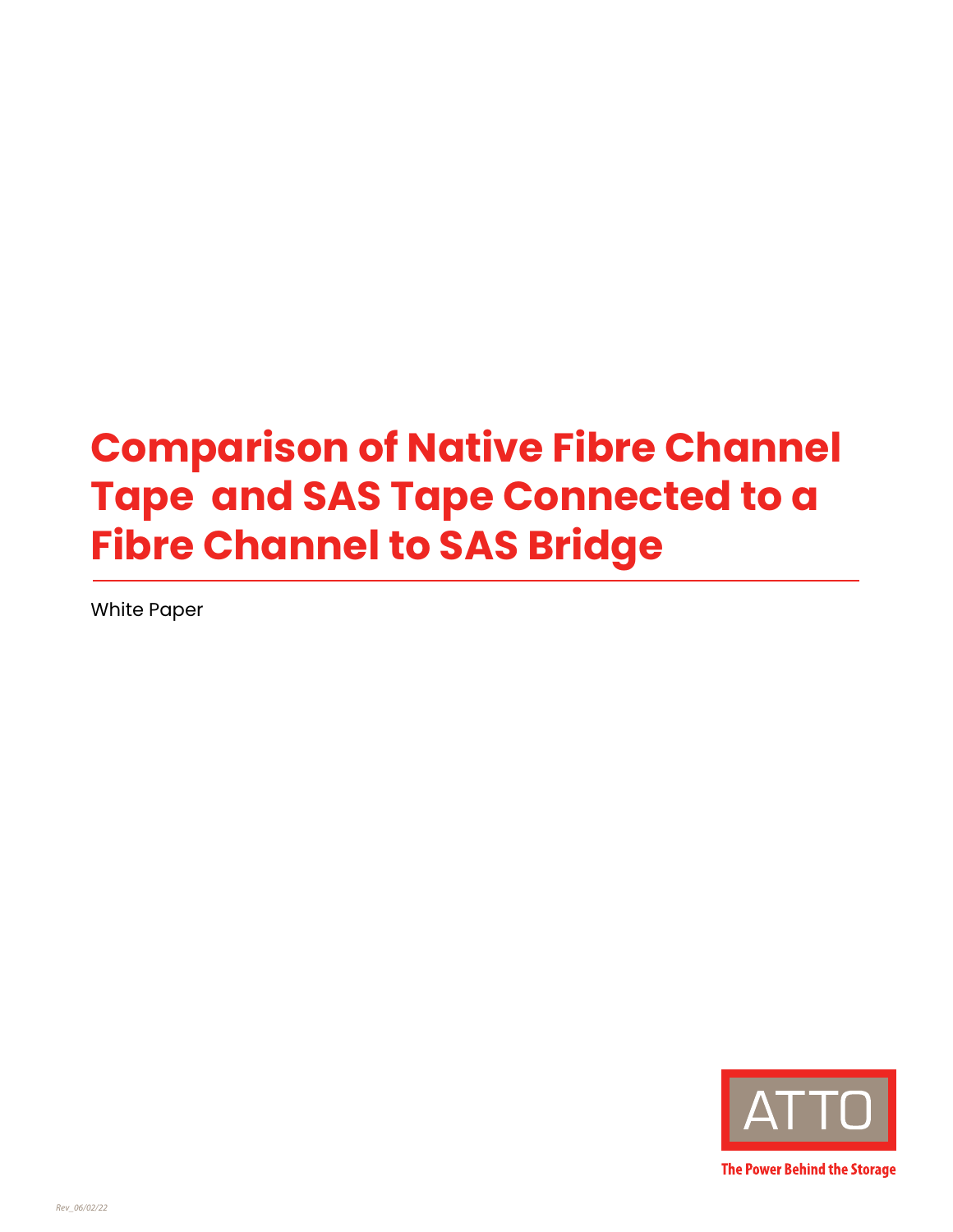# **Introduction**

IT Managers may approach backing up Storage Area Networks (SANs) with the idea of purchasing native Fibre Channel tape drives or libraries. This paper examines the technical and economic considerations of implementing an alternative solution for SAN backup and archive; a Fibre Channel-to-SAS Bridge powering SAS Tape drives or libraries. Considerations of which solution to implement will be identified and the benefits of each will be compared on the basis of performance, availability, connectivity, manageability, intelligence and cost.

Although the native Fibre Channel tape options may appear to be less complicated, bridging devices utilizing SAS tape drives, such as an ATTO XstreamCORE® FC 7600, provides significant advantages.



Servers with Fibre Channel HBAs

**Native Fibre Channel Tape Implementation**

\* One Fibre Link Per Tape Drive

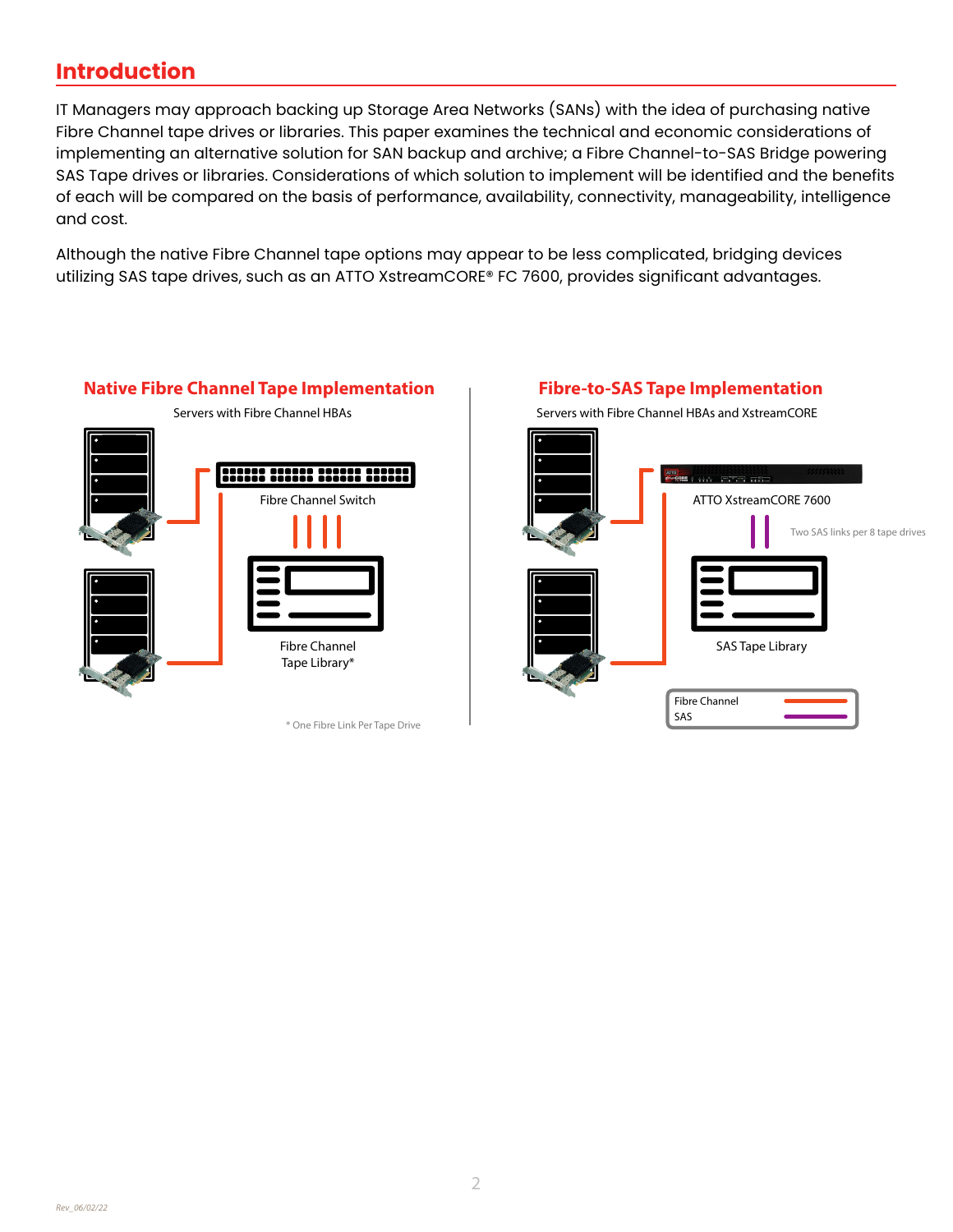# **Data Center Ready**

The explosion of Big Data and the need to store critical digital content at the petabyte level and beyond are forcing organizations to look beyond traditional storage solutions. By 2024, the amount of stored data is projected to reach 8.9 ZB worldwide. As tape capacities grow, new tape technologies are continuing to emerge to help solve today's growing data needs. Tape is quickly becoming the de facto standard for Big Data storage solutions, and new tape drive densities are pushing the archive in new directions. According to Gartner tape is in heavy use for enterprise backup with 78% of companies polled use tape in their data center. Data rates are doubling every two years and enterprises expect to manage 50x more data and files and expect growth to be over 75x more data in the next decade.

The tape industry has successfully re-architected itself delivering compelling technologies and functionality including steady LTO capacity increases with 2.5x compression, the lowest TCO, a higher ROI, a much longer replacement timeframe than HDDs and faster data transfer rates than any previous tape or HDD, making it the ideal medium for backup and archival of data for corporate or regulatory compliance purposes. Technology improvements over the past decade have vaulted LTO tape into the top reliability spot with a BER (Bit Error Rate) of 1x10<sup>20</sup>, four orders of magnitude more reliable than HDDs at 1x10<sup>16</sup>. Media life for LTO is rated at 30 years or more making it well suited for long-term archival storage applications. Tape capacity and data rates have soared reaching reached 18 TBs native capacity (45 TB compressed) on the latest LTO-9 drives delivering faster data rates than any HDDs. Robotic tape library capacities have surpassed one exabyte (1x10<sup>18</sup>) becoming the first exascale storage system.

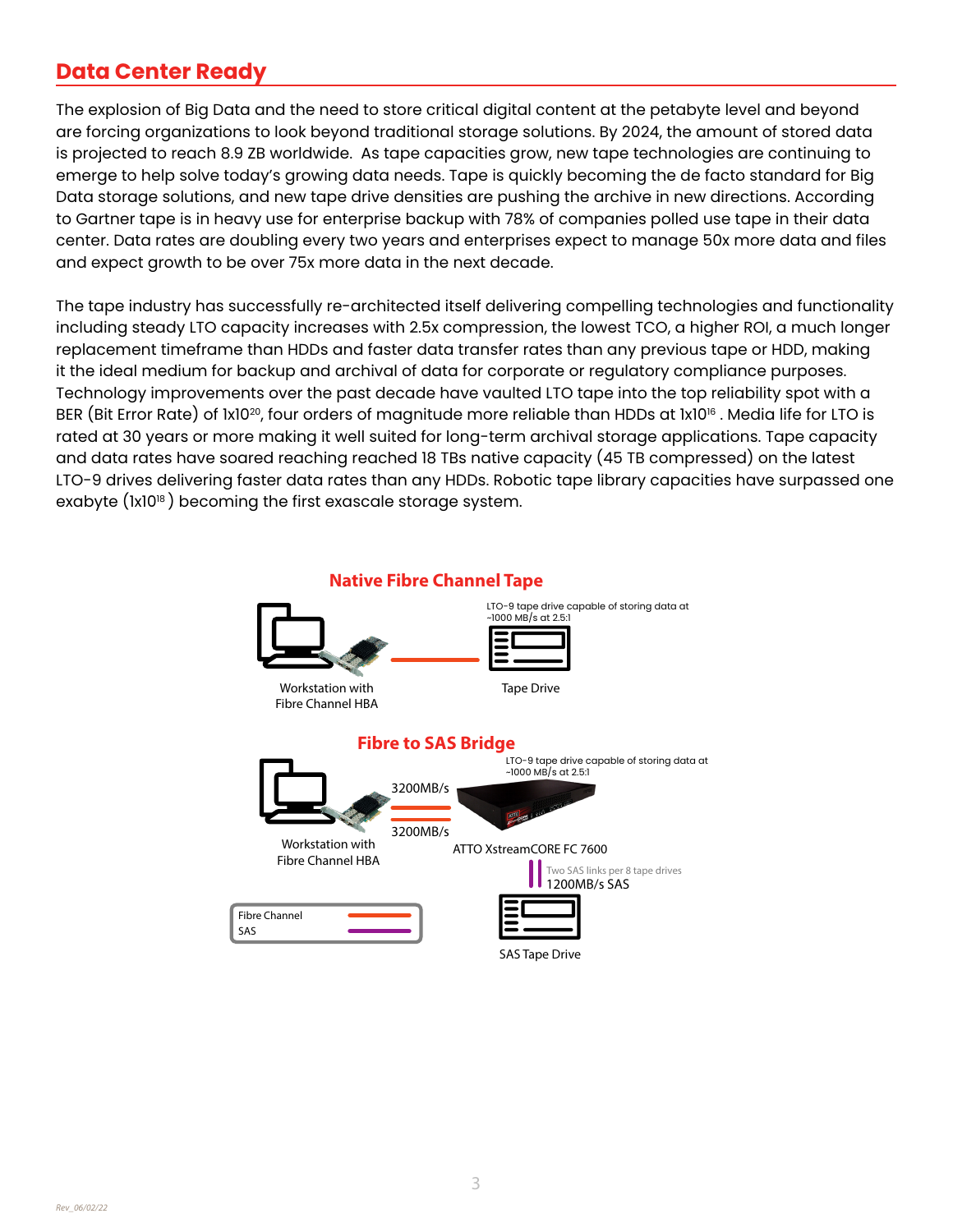# **Performance**

There is a common misconception that native Fibre Channel devices can outperform SAS drives. The reality is that the type of interface used by the drive does not change its ability to write or read data to tape. Tape performance is a function of how fast the drive can move data from its input buffers to the media, not the speed of the interface itself. So the fact that a 32Gb Fibre Channel LTO drive has a faster interface than a 12Gb SAS drive never comes into play.

Regardless, the task of using a backup application to write a block of data to tape, even compressed, will not reach maximum performance. Most applications only use one outstanding command at a time and usually only send 64K of data in each block. ATTO XstreamCORE® FC 7600 actually increases performance by utilizing its SpeedWrite™ function. The bridge will buffer up write commands as well as data to effectively allow more than one command to be outstanding at any point in time. The result is that a host can issue new write commands to an XstreamCORE SAS target in faster succession than is possible with standard architecture. The path between the host and the controller is continuously filled with data, reducing the latency associated with pauses. This leads to 25% better performance over direct-attached tape drives.

The controller also provides value in that it can balance the performance to multiple drives concurrently.

# **Server to Native Fibre Channel or Ethernet Tape Commands**



# **Tape Commands using SpeedWrite™ Tape Commands Using SpeedWrite Tape Commands Using SpeedWrite**   $\mathbf{r}$  in the XstreamCORE® FC 7600

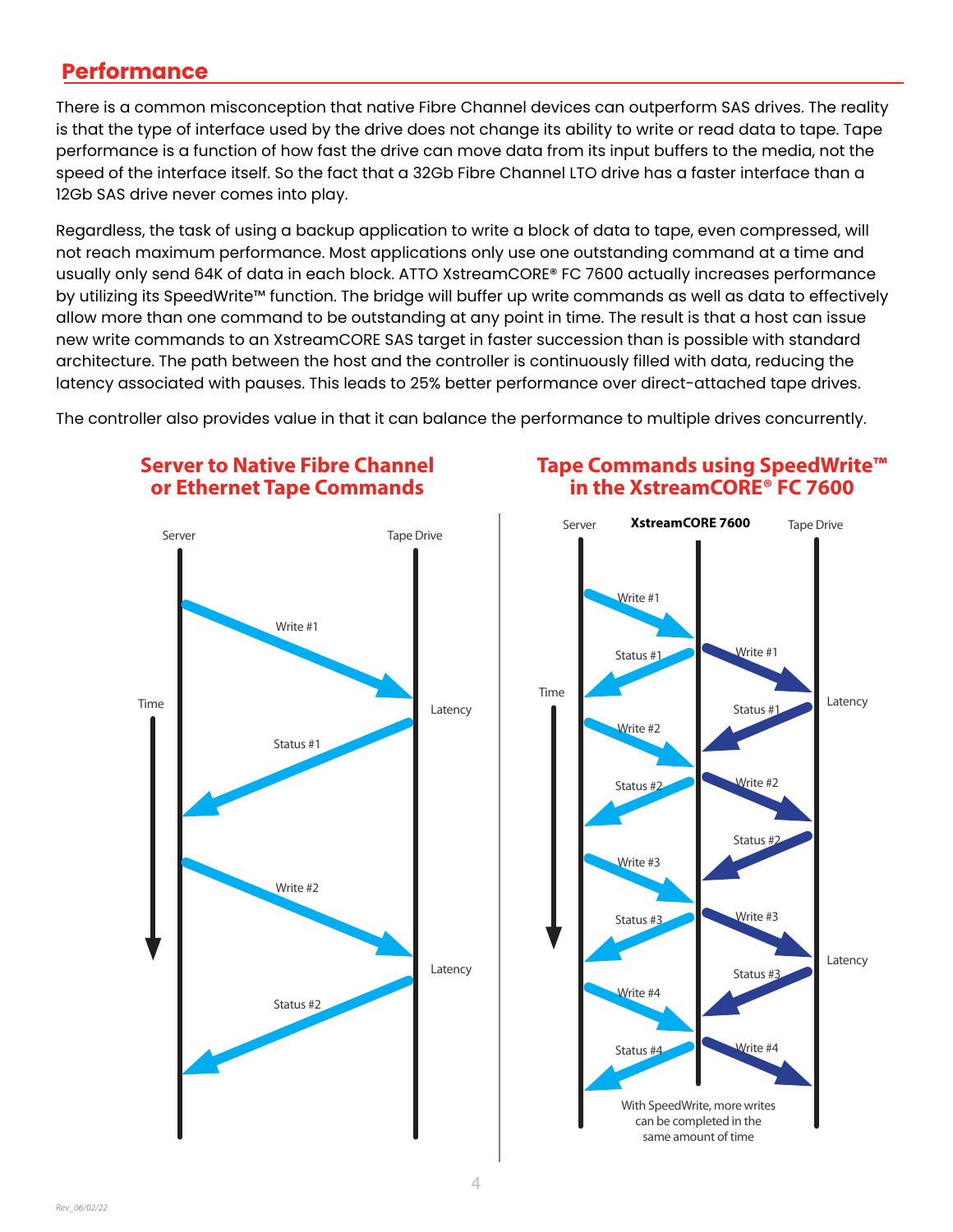### **Availability**

End users tend to lean toward native Fibre Channel tape drives because they feel they have the ability to design for multiple redundant paths into the drives which will increase the probability that unattended backups will complete overnight. Fibre Channel SANs do offer an easy way to allow multiple connections and redundant paths between servers and tape drives. Some native Fibre drives even come with two independent ports.

What customers do not realize is that they can get a similar level of redundant paths using an ATTO XstreamCORE® with SAS tape drives. The front end of the bridge has two or four independent Fibre Channel ports. Each SAS tape drive can be mapped to all ports providing two to four independent paths for each drive.

By assigning a standby port, the XstreamCORE FC 7600 increases data reliability through available redundant paths. Should an error occur with one of the active ports, data can be automatically re-routed to the standby port. This provides additional data redundancy and improved disaster recovery for backup systems.

The controller itself does present a single point of failure (as does a single Fibre Channel switch) but the failure rate of this device compared to the tape drives, media, cables, optical transceivers and everything else in the configuration is relatively low.

## **Manageability**

Native Fibre drives do not provide very comprehensive management capabilities. In fact, most allow only limited capabiliites in-band over the Fibre Channel link. Specialized management software packages need to be purchased to query the status of the drives. Since each drive is connected directly to the SAN, administrators need to manage each drive independently, again increasing equipment and management costs.

ATTO XstreamCORE products allow for consolidated management of all drives and the media changer in one place using the ATTO XstreamVIEW™ System Manager browser-based remote monitoring and management GUI. This tool is supplied with every bridge at no additional cost and includes such features as SNMP monitoring capabilities, extra-large advanced event and error logging with SNTP-based time stamp recording, link up/down monitoring; SAS drive health monitoring, temperature and voltage monitoring and many more easy-to-use configuration capabilities. In addition, XstreamCORE allows for in-field troubleshooting and diagnostics via a built-in trace log that provides bus analyzer-like capabilities. A key total cost of ownership factor to consider is how long it takes to identify and resolve an issue once a hardware failure occurs. The troubleshooting assist capabilities provided in XstreamCORE products can reduce down time considerably.

XstreamCORE can also communicate in-band over the Fibre Channel link to provide monitoring and management for customers who already have Fibre Channel SAN management tools in place.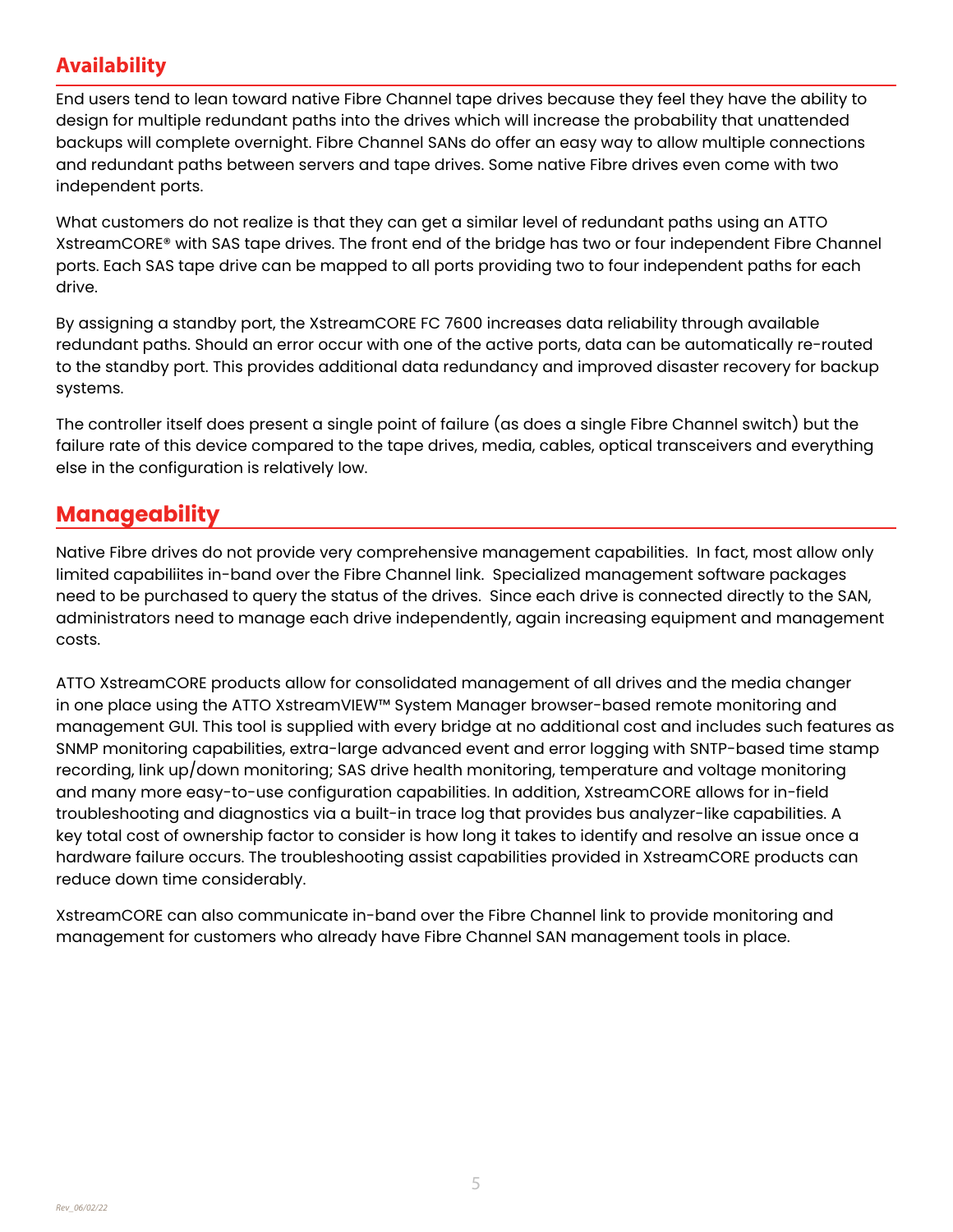# **Intelligence**

SANs are one of the leading methods to implement cloud-based, virtualized server and other high-end enterprise server/storage based environments and customers need to use special purpose-built products to manage these installs. Adding intelligence is the key to adding value to the network.

XstreamCORE features a more efficient architecture that separates data traffic from services and features removing any non-data request from the data path to maintain a consistent level of latency and performance. ATTO xCORE Acceleration Engine was developed to handle the majority of I/O operations in a hardware processing pipeline without software intervention. xCORE manages all I/O, command routing and decoding, buffer allocation, reservations, access controls and provides real time data analytics. Any exception is off-ramped to the ATTO eCORE Control Engine to manage commands which do not require acceleration, enabling it to achieve 1.1M 4K IOPS or 6GB/s throughput per controller while adding a consistent two microseconds of latency.

The intelligence ATTO XstreamCORE products add to managing the backup environment is one of the most significant benefits over native Fibre Channel tape. Some of the benefits provided by the bridge include:

- ATTO xCORE Data Acceleration manages the data path and assures
- that all reads and writes are processed as fast as possible.
- I/O Acceleration with ATTO xCORE technology featuring multiple hardware acceleration engines.
- ATTO eCORE virtualizes a common set of services and features
- ATTO Drive Map Director™ simplifies mapping and reduces maintenance costs for storage.
- ATTO Data Mover technology improves storage performance while reducing compute, memory and network utilization.
- Web based ATTO XstreamVIEW™ system manage.
- Persistent Event Log gathers at least 40,000 hardware, software and network events.
- SNMP, SNTP, Telnet, FTP, iCMP